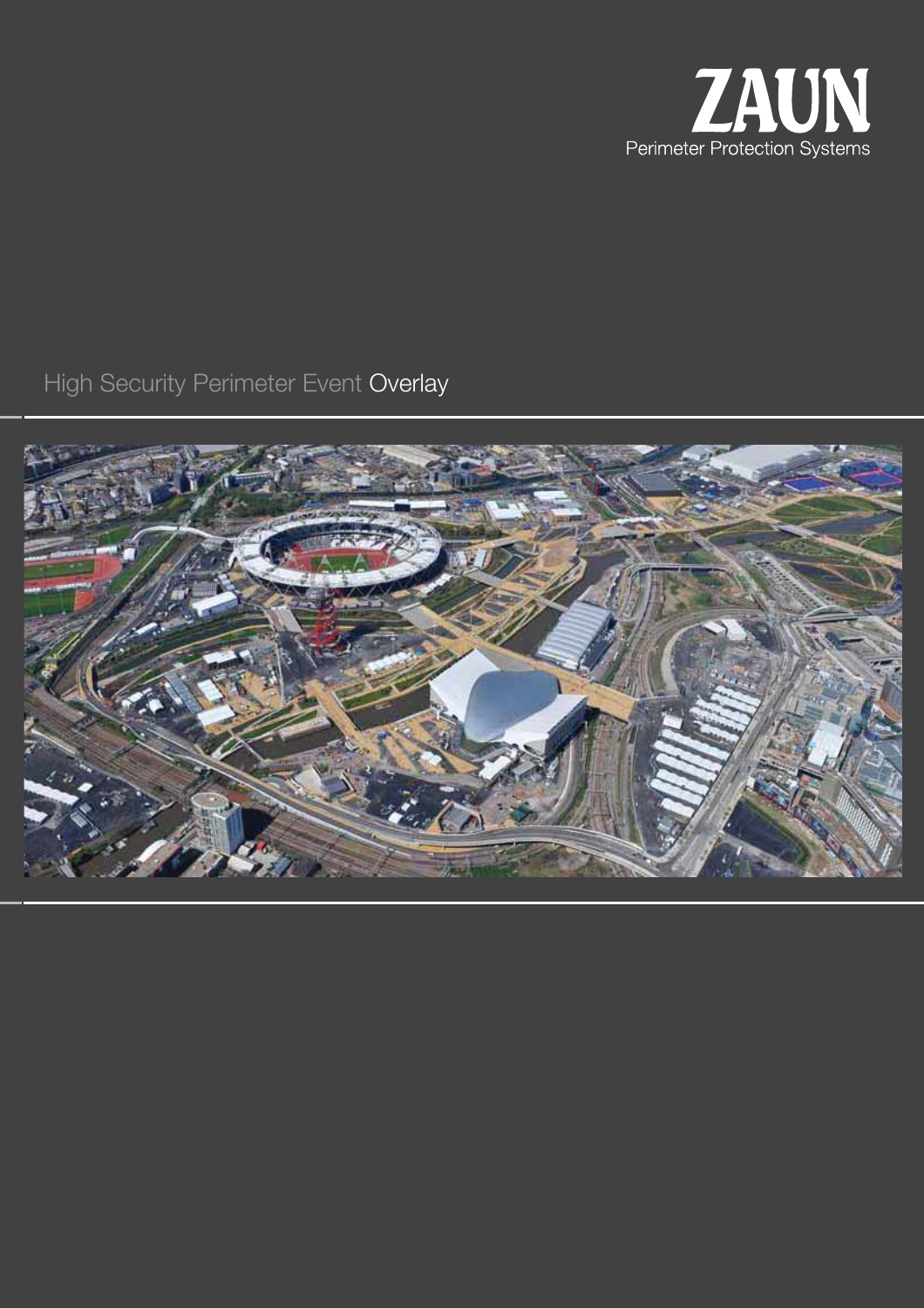# Zaun Limited In a class of its own

At Zaun, we lead the way in creating products and system solutions for specific market needs, by ensuring a continuous plan of research and development along with investing constantly in system technologies. Our business truly sets new boundaries in perimeter protection systems, whether for high security applications or sport, play and event overlay, we are at the forefront of the industry. Zaun has therefore delivered schemes for some of the most prestigious high profile events in the world.

Zaun is one of the largest manufacturers of perimeter protection systems, providing a completely integrated solution. Our systems are manufactured in a state of the art production facility, produced to ISO 9001 standards; this to ensure the quality of the systems is second-to-none giving us an unrivalled reputation for delivering high security perimeter overlay.

Today, in the sports sector, our unrivalled experience and all-round business capabilities have seen Zaun produce specialist systems, which have been specifically designed for individual sports and stadium requirements, ensuring application usage, user safety and security considerations are fully reflected in the solutions we have installed.

This has been demonstrated in the extensive use of our systems at The London 2012 Olympic Games in both perimeter security and event overlay where we provided tailored solutions for specific sporting venues. A selection of our other installations include, The English Football Association training centre at St Georges Park, Meydan Racecourse, Dubai and Donnington Park Racing Circuit, UK.

Our in-depth knowledge of the sector is key to our success. Whether through our active involvement with sector specific trade associations or through to our work with sport

governing bodies, we ensure the emphasis of the solutions we provide, always address the requirements of its usage.

Put simply, our sports sector experience, and our unrivalled resources and 'can do' approach of our company along with ISO and product accreditations will help ensure the success of your sports project.

Opposite

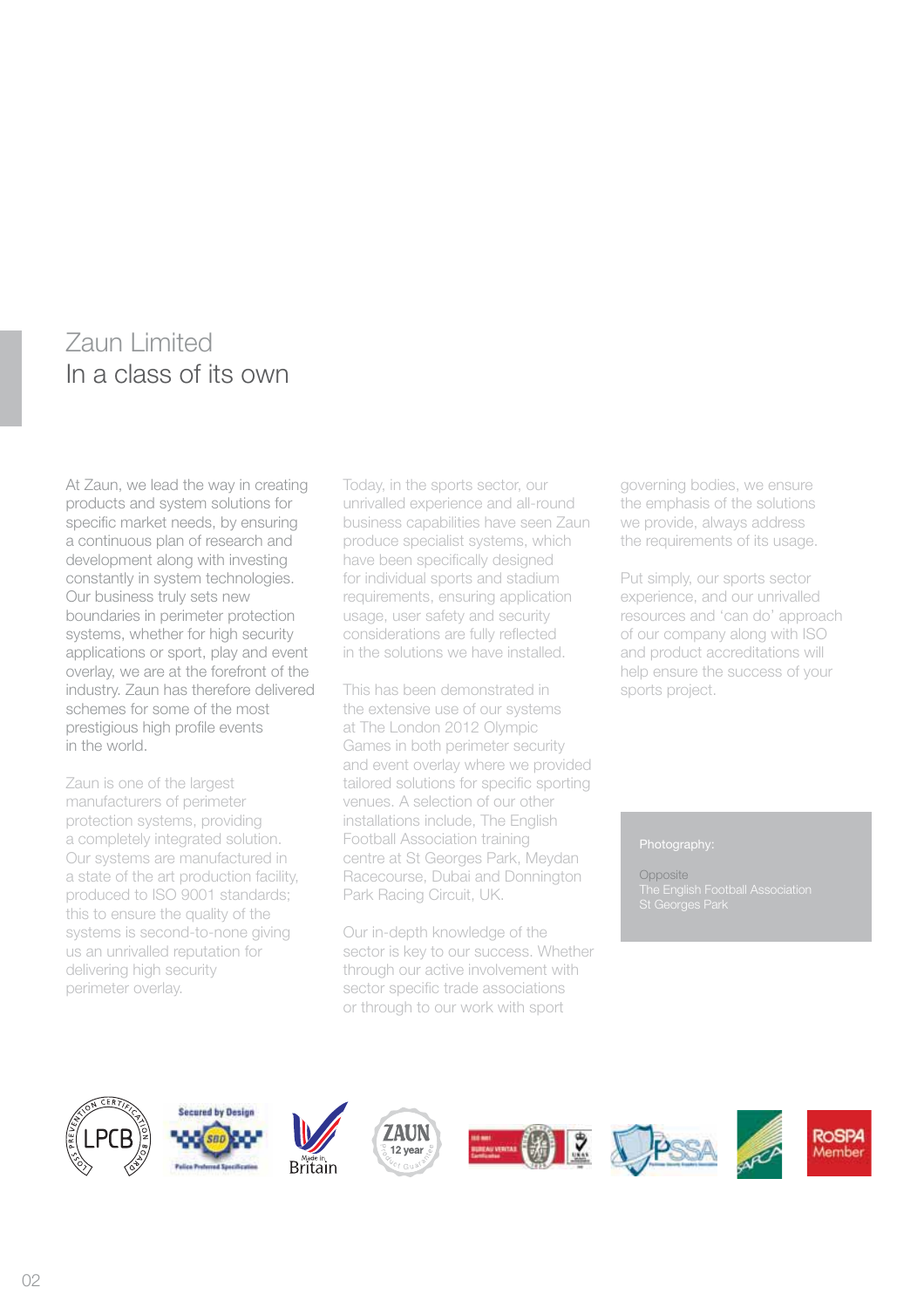**PAVID**<br>**PECKHAM** 

"We have developed specialist systems to specifically address the individual sports and stadium requirements of the schemes we work on. These industry leading technologies ensure application usage, user safety and security considerations are fully reflected in the solutions we provide"

Paul Painter Co-Founder – Zaun Limited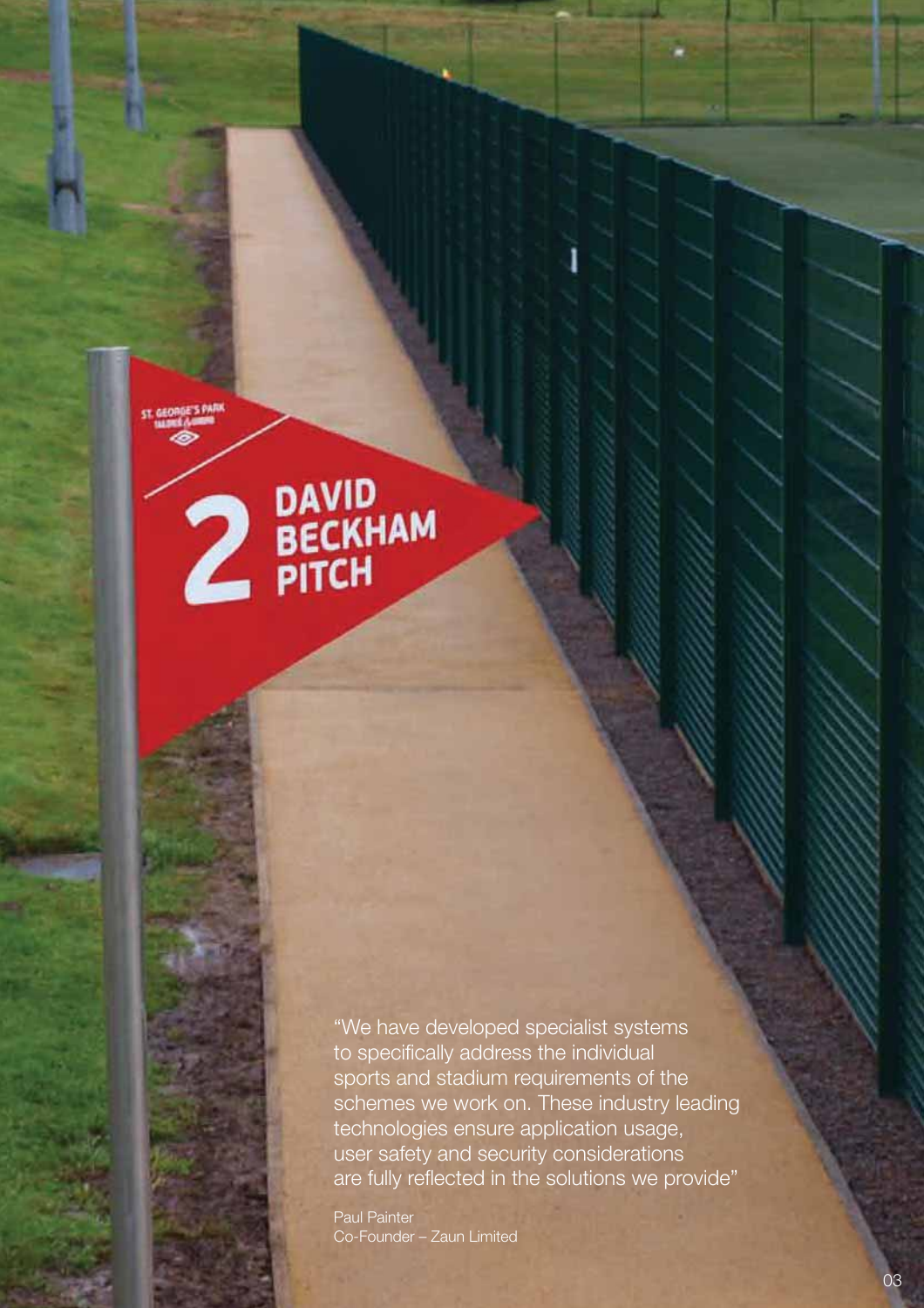# All round capabilities for sport

Zaun doesn't simply supply fencing; it has a range of solutions to ensure complete delivery of a full turn-key package.



Main stadium - Crowd loaded perimeter fence, internal buggy route, utility protection, drop arm barriers.

Media Centre - Multi-Fence perimeter, bespoke access hatches, vehicle restraint barriers.

Multi-story car park - Fence cladding for multi-story media centre car park, perimeter fencing, security cage.

17km external perimeter fence with electric topping and CCTV enhancement and 1000+ gates.

Eaton Manor training facility - Perimeter fencing.

Athletes Village - 4.5km perimeter fencing with electric topping and CCTV enhancement.

Basketball Arena - Utility fencing.

Clean Energy Centre - Perimeter fencing and gates.

Aquatics Centre - Temporary fence to protect against crowd loading.

Accreditation Areas - Security checking various locations 7km.

O2 Arena - Multi-Fence temporary high security fencing.

Westfield Shopping Centre - Car park cladding, outer perimeter fence, automated sliding gates.

Abbey Mills Utility Station - Critical national infrastructure perimeter protection system.

**12**

**8**

 $\bigcirc$ 

 $\bigcirc$ 

4

 $\bigodot$ 

 $\bigodot$ 

**9**

**10**

**11**

04



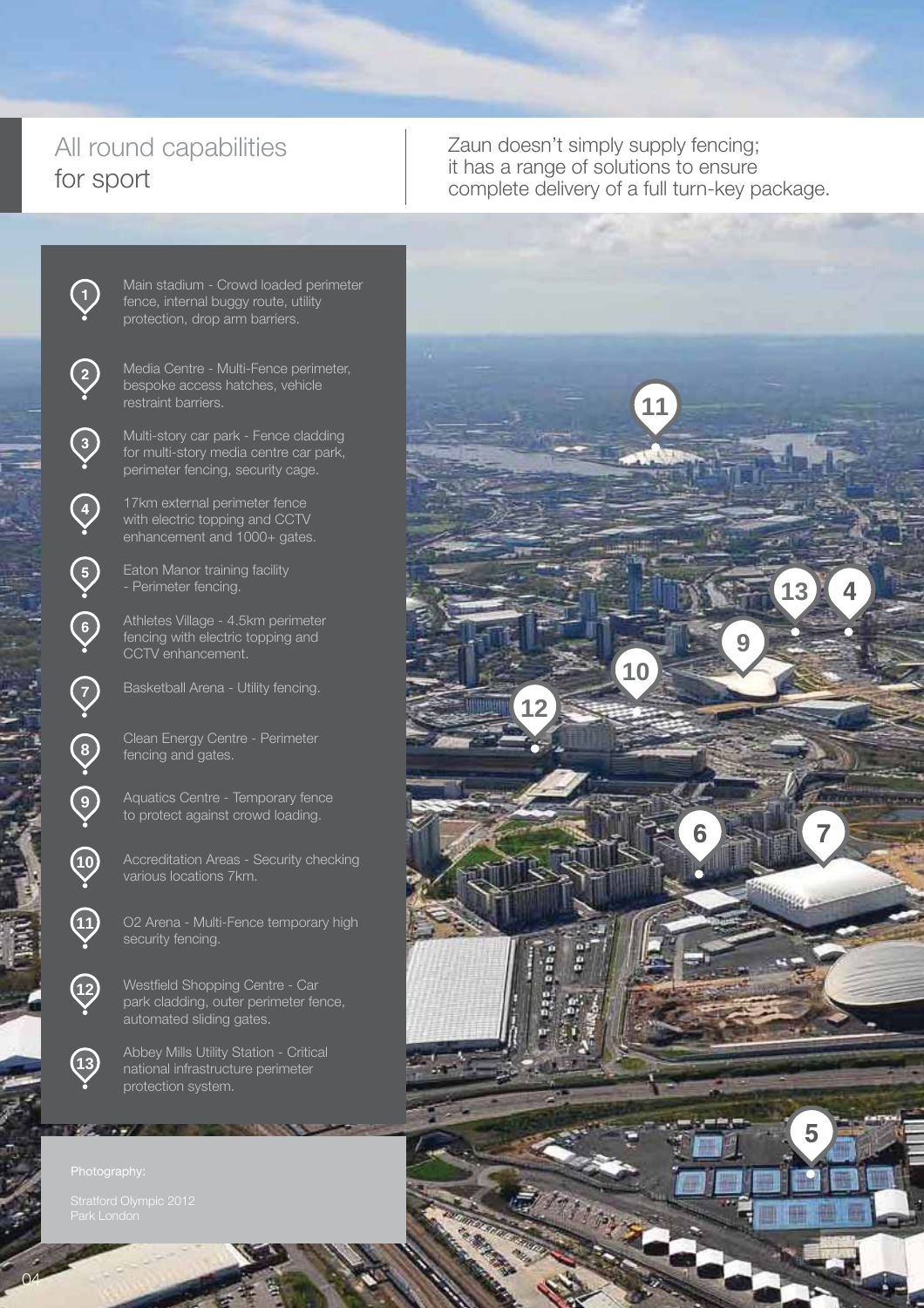"We supply a full turn-key solution, starting from a site survey, through to internal product design, in-house manufacture and managed installation of these systems"

Paul Painter Co-Founder – Zaun Limited

**8**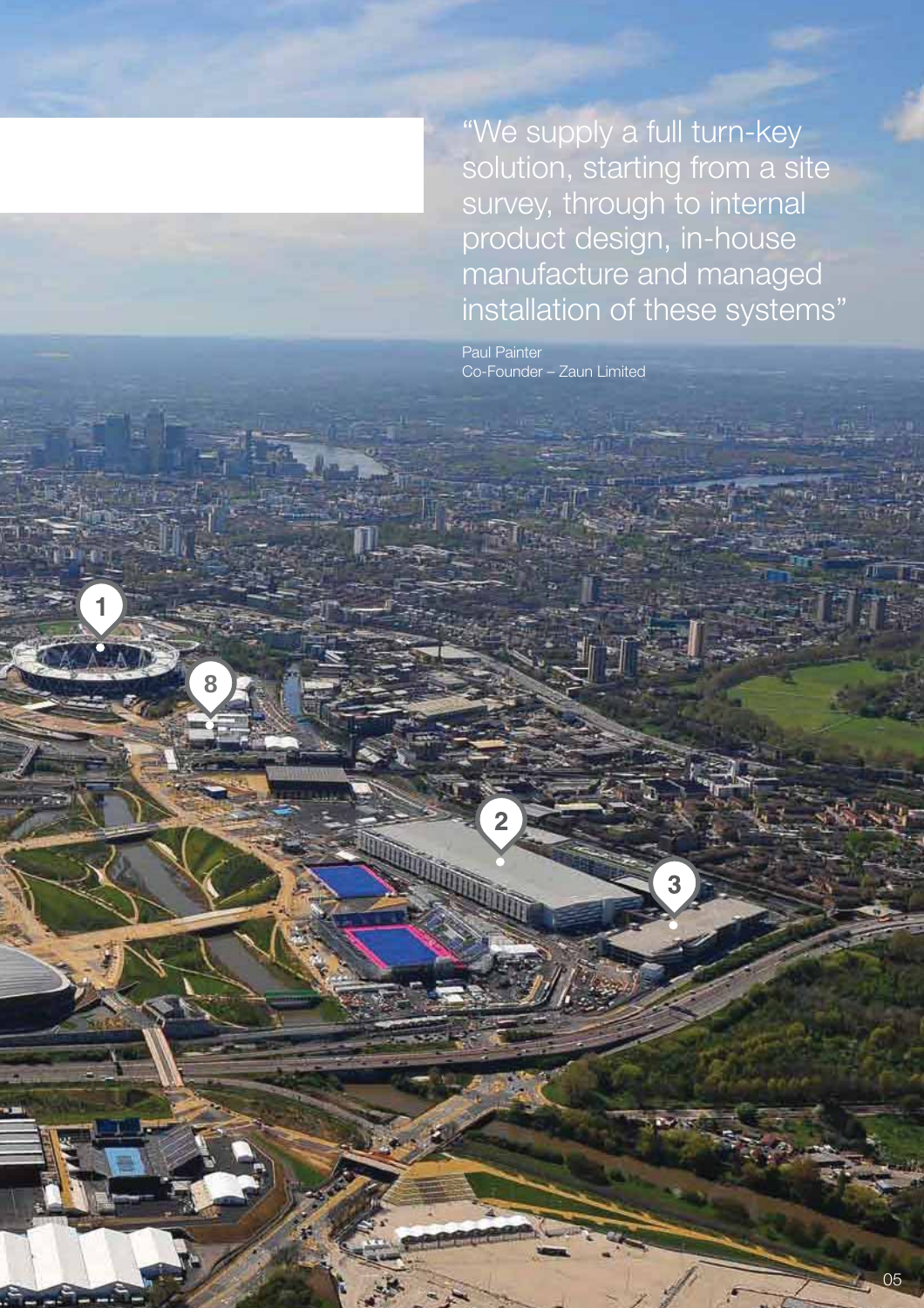$-06$ 

**EZANT** 

All round capabilities for sport

 $\mathbb{Z}$ 

TW

đĩ

ma is

Park London

霖

**M**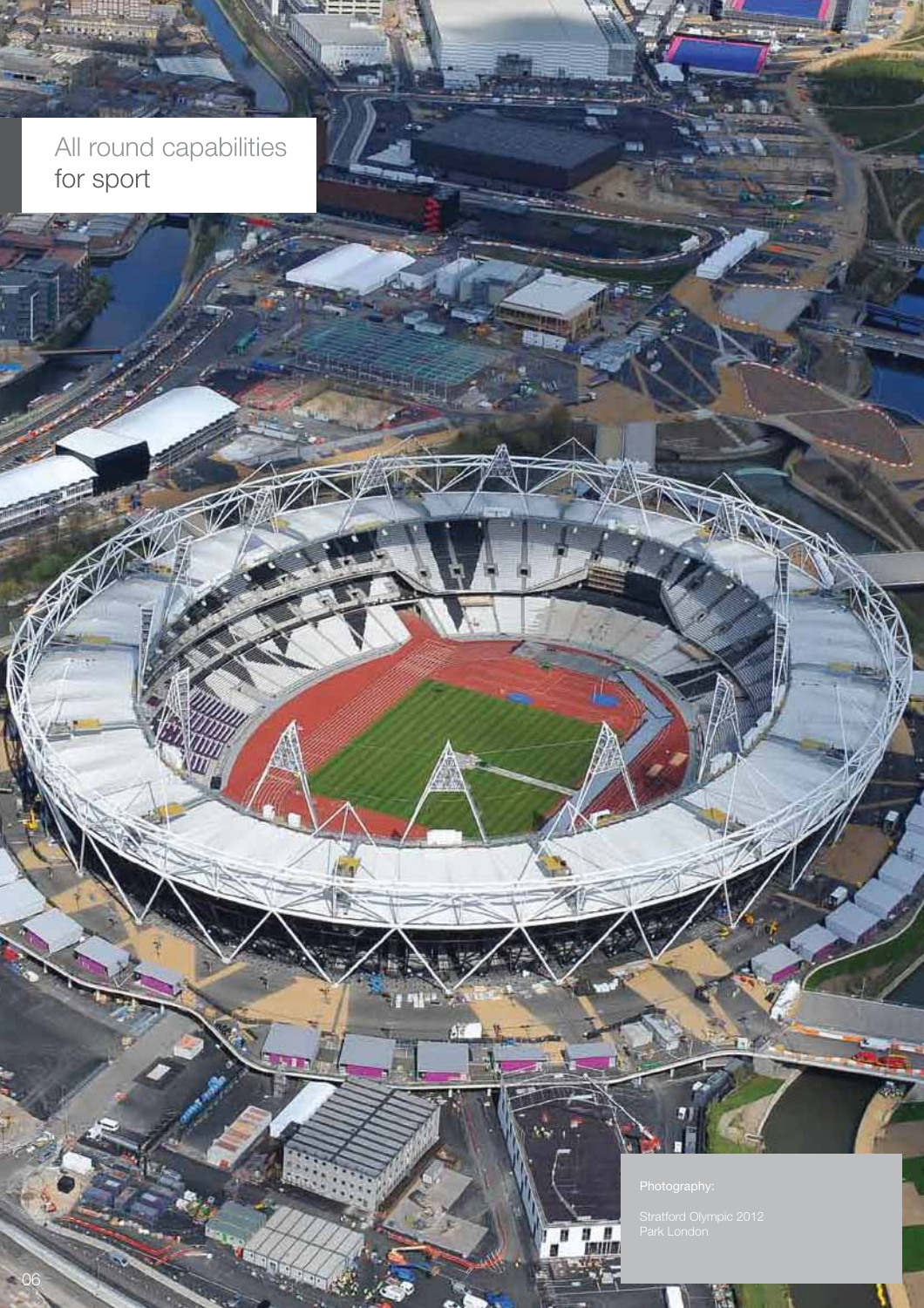# **Olympic Stadium**

### Securing the greatest show on earth

London 2012 – Zaun's proudest moment and biggest contract to date



"We tried to imagine every conceivable security eventuality and protect against it – and Zaun were with us every step of the way, developing new products to meet the demands we placed on them"

#### **The Challenge**

The eyes of the world were on London and its showcase Olympic Park as an estimated global audience of almost five billion tuned in to London 2012. If ever terrorists wanted a jaw-dropping public target, the main Stratford site and its village of 10,500 athletes was it.

The British government and Games organisers insisted security was tighter than ever before and the perimeter of the Olympic Park allowed only those who had tickets and had been properly vetted to get in to enjoy the greatest show on earth.

#### **The Solution**

The Olympic Delivery Authority turned to Zaun to secure the near 20km boundary of the Olympic Park. A further 1.5km of Zaun fencing provided a 'ring-within-a-ring' around the Olympic Stadium.

Zaun worked with Olympic Park contractor Skanska and stadium contractor BAM Nuttall to install 3.6m high fencing above ground, topped with 1.2m of electric fencing, with security properties specified by Olympic security advisers.

They chose a mix of Zaun's Multi-Fence, Hi-Sec, Super 6, Duo5 and Duo8 while the perimeter incorporated intruder detection systems, CCTV at regular intervals, hostile vehicle mitigation where appropriate and vehicle and pedestrian access portals, gates and turnstiles.

The design for the Olympic Stadium included VIP emergency gates, which were dubbed the Obama Gates, in case of attack during the highestprofile and most sought-after events, such as Usain Bolt's historic 100m gold medal triumph.

In total, Zaun worked 30,000 man hours poured 1,400 cubic tonnes of concrete and installed more than 1000 gates It was also on call 24/7 to rectify any issues that arose during the Games.

#### Key Project Data

**Sector** Sub-sector Project scope Services provided Project location **Client Contractor** Budget

High Security Venues Sports Stadia and Venues Permanent Hostile Vehicle Mitigation Crowd Control Fencing Solution Design; Manufacture / Fabrication; Build Stratford, East London Olympic Delivery Authority BAM Nuttall, Skanska > £25m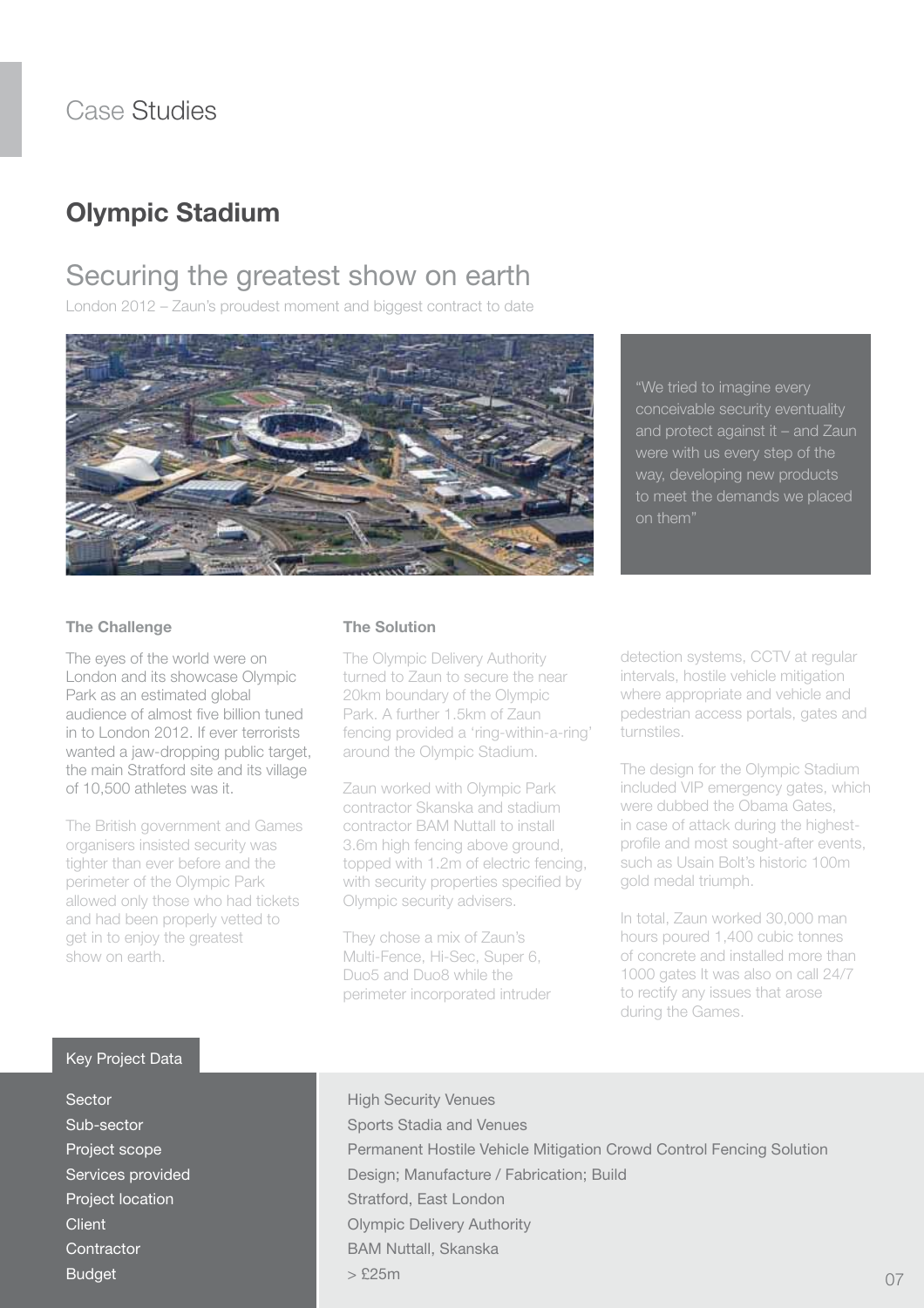### **Temporary Venues**

# HVM from Weymouth to Newcastle

Olympics venues' temporary protection from vehicle and crowd attack



"My team insisted on security enhancements wherever we saw a potential threat. Zaun proved to be uniquely responsive to our specific demands and tailored every installation to our needs"

#### **The Challenge**

London 2012 organisers wanted to protect temporary Games venues as securely as the main Stratford site. But they needed the perimeter protection to be removed as soon as competition was over to minimise disruption to the local community.

They also wanted to incorporate vehicle and pedestrian access along with CCTV and detection systems and to tailor protection individually to each location and the security threat and attack potential identified by security advisers.

#### **The Solution**

Zaun offered a single Hostile Vehicle Mitigation (HVM) contract for almost 5km of fencing all temporary venues to include Horse Guards Parade, Wembley Stadium and Arena, Greenwich Park, the O2 Arena, the Royal Artillery Barracks, St James's Park Newcastle and Weymouth sailing village.

It developed a mobile high-security HVM fence especially for the Games, mounting its PAS 68 Multi-Fence into concrete blocks to resist attack by 7.5 tonne vehicles driven straight at it at 40mph.

Multi-Fence uses anti-climb mesh fencing, and is available up to 5m high.

It is one of the first temporary solutions to achieve PAS68: 2010 V7500(N2) 64/90: 5.0/0.0, is manufactured to BS EN 1317 Part 2 (vehicle restraint systems) and is approved by the Highways Agency.

The solution at each venue had to work with existing security and perimeters. Typically this entailed another 'cordon of security' around existing installations with access portals at strategic locations.

Zaun secured the main TV and temporary CCTV control centres at Horse Guards and made Wembley safe – then dismantled the security cordon as soon as the last ball was kicked.

#### Key Project Data

**Sector** Sub-sector Project scope Services provided Project location **Client Contractor** Budget

#### High Security Venues Sports Stadia Temporary Hostile Vehicle Mitigation Crowd Control Fencing Solution Design; Manufacture / Fabrication; Build Greater London, Newcastle, Weymouth Olympic Delivery Authority FM Conway, ISG, John Sisk  $>$   $$1m$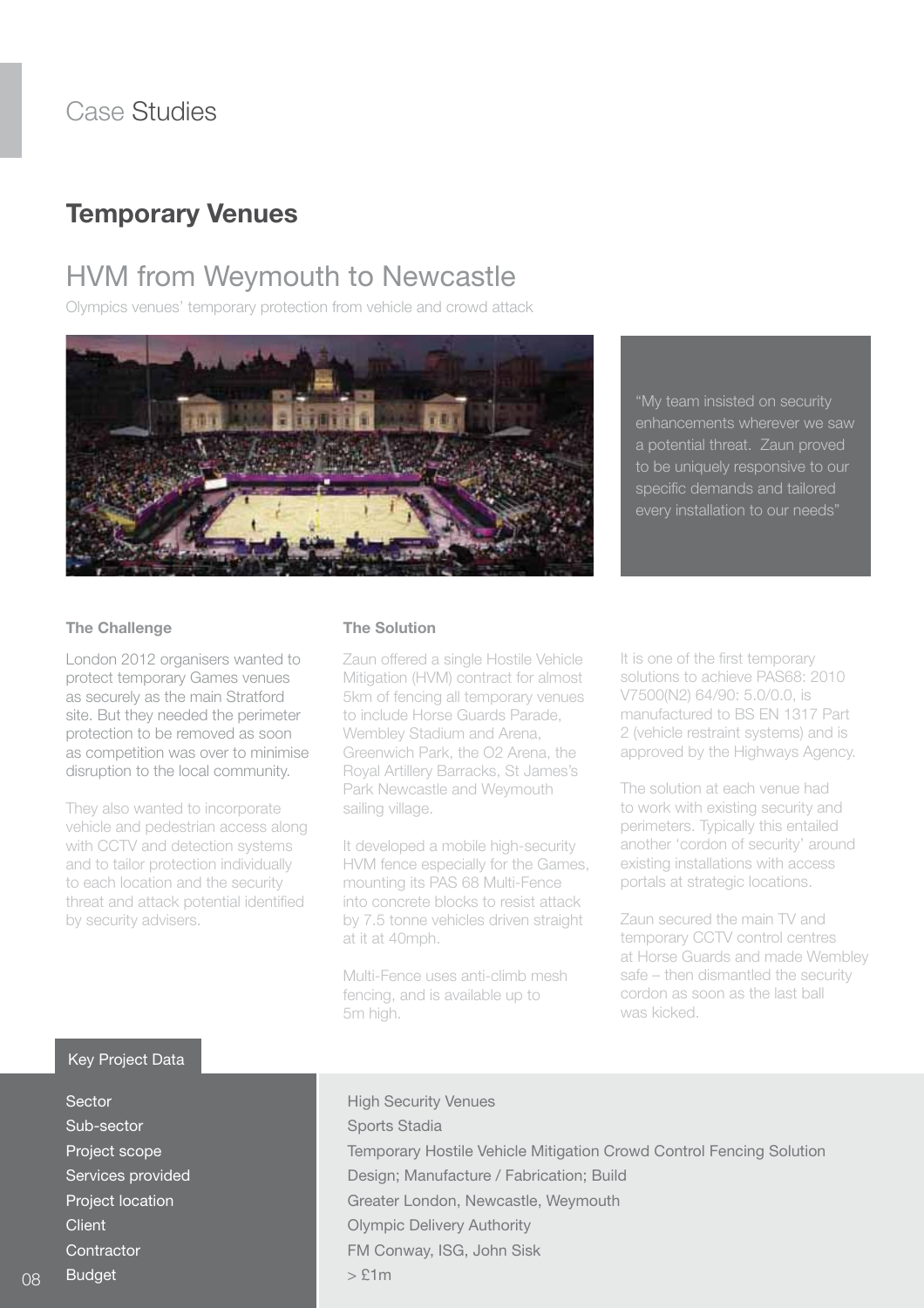# **Political Party Conferences**

### Party conferences secured

Home Office adds Rapid Deployable System (RDS) to National Barrier Asset





The Home Office and British police forces wanted a rapidly-deployed high-security temporary fencing solution that would resist forcible attack by crowds or vehicles and with no below ground foundations to help cut the cost of policing party political conferences.

The solution had to pass Hostile Vehicle Mitigation (HVM) and crowd control / mob attack testing and offer protection normally only available from permanent fixed installations. It also had to be installed and removed quickly within tight time scales.



#### **The Solution**

Zaun developed its RDS Fence and RDS PAS68 and then worked with the Home Office and Sussex Police to take it through testing against attack by 2.5 and 7.5 tonne vehicles to PAS68:2010 V2500 (N1G)/48/90:4.7/0.0 and PAS68:2010 V7500 (N2)/48/90:6.0/0.0 standards.

RDS, which won the Security Innovation Award 2013, uniquely provides HVM up to 30mph in a rapidly deployed temporary fencing solution and was tested on-event for the first time at the European Committee of Ministers meeting. It was such a success that Sussex Police advised it was bought for the

recognition for making this a safer world Awarded to Zaun for its RDS System

"RDS is a big leap forward in securing events cost effectively, given the reduced numbers of guard force needed and the improved security against unauthorised access by pedestrians and vehicles"

Steve Worth Greater Manchester Police Inspector

autumn party conferences, estimating a saving of 90% of police time when it was next used at the Lib Dem Conference.

The Home Office initially bought 600 metres of RDS fencing, including access portals, turnstiles and gates, which was then used by for the Labour and Conservative conferences that followed. It has since taken this quantity to over 6KM.

RDS Fence is Secured by Design. It goes up to heights of 3m and can include CCTV, PIDS, vehicle gates and pedestrian portals. It suits sites with moderate undulations in ground levels and differing standards of ground standings.

#### Key Project Data

**Sector** Sub-sector Project scope Services provided Project location **Client Contractor** Budget

High Security Venues Political Conferences Temporary Hostile Vehicle Mitigation Crowd Control Fencing Solution Design; Manufacture / Fabrication; Build Brighton, Manchester, Birmingham Home Office and three police constabularies Zaun  $<$   $f1m$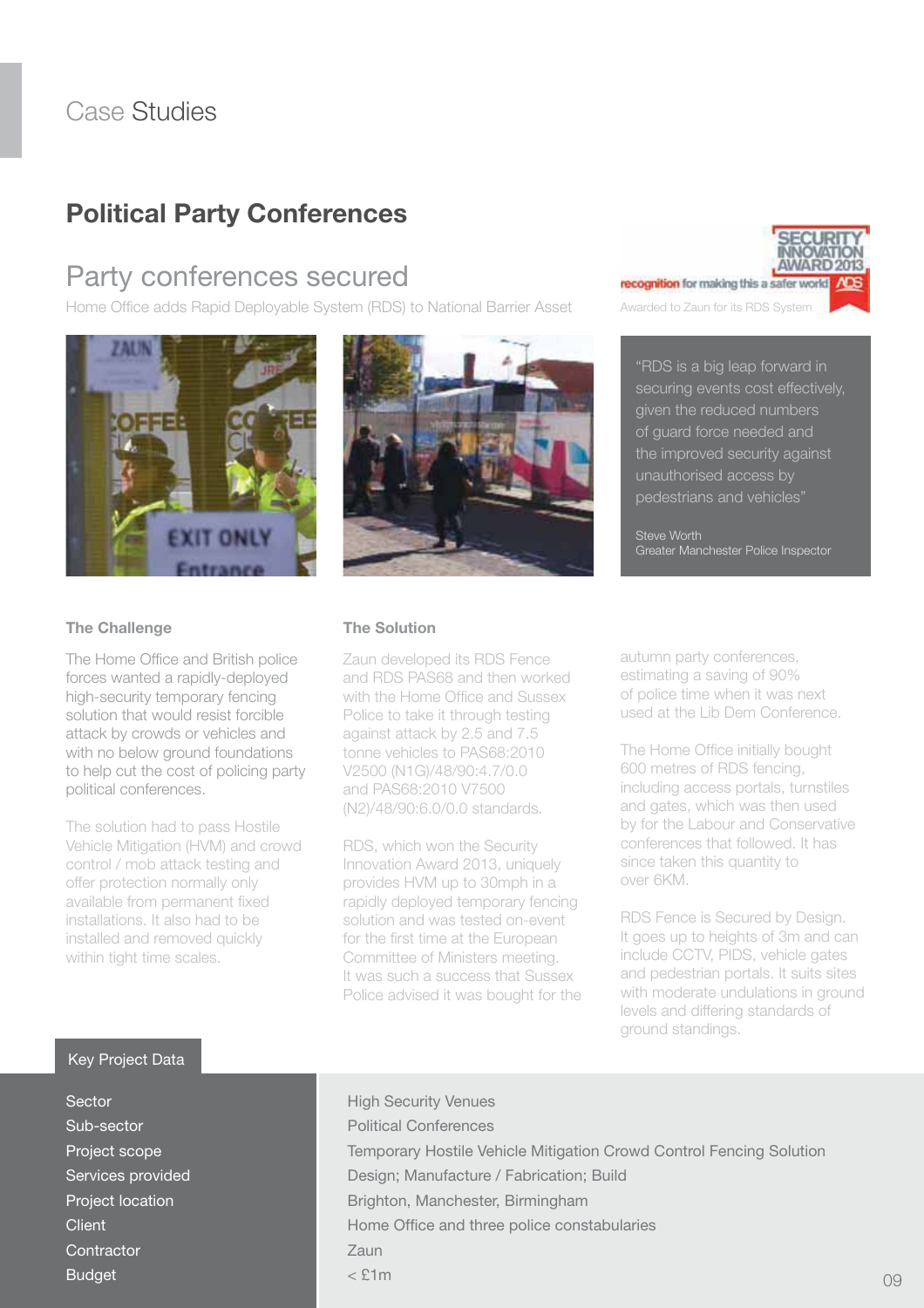## **The English Football Association Centre**

### A stage fit for tomorrow's FA stars

David Beckham Pitch gets branding-friendly premier perimeter solution



#### **The Challenge**

The FA wanted only the best for its highest profile 'social pitch' at St George's Park, its new centre of excellence in Staffordshire,opened in October 2012 by the Duke and Duchess of Cambridge –FA President Prince William and his wife Kate.

The fence at Pitch No 2, the David Beckham Pitch, needed to take sponsorship and branding and keep rattle and noise to a minimum.

The FA also wanted to fit in with the landscaping of the National Forest in which the centre sits.



**The Solution**

The system had to be in keeping with the environment – even down to surfacing the pitch surround in the same golden colour as the car parks. It needed to limit noise impact on neighbours and cause minimal disruption to pitch use during installation as the fencing went in after the pitch.

They chose a quality system that will last on this high-usage pitch at heights of 2m and 5m with EPDM inserts to insulate the fence panels from the posts to reduce noise during impacts to 72dB compared with the 93dB of wooden panels.

Zaun designed its Super Rebound to take branding and sponsorship signs and for the fencing to remain

Zaun managed the installation to ensure minimal disruption on-site and a quality finish all in good time for the Royal opening"

St George's Park

robust even in brisk winds when the graphics can threaten to act as a 'sail'.

The installation, which is around a pitch that is primarily used by the public rather than for England training, carries Zaun's industryleading 12-year product guarantee.

Zaun worked closely with East Staffs Borough Council on planning consent and with the St George's Park groundsmen and facilities team to complete a tight programme of works on the £105m complex on budget and in time for the royal opening.

#### Key Project Data

**Sector** Sub-sector Project scope Services provided Project location **Client Contractor** Budget

Sports Stadia and Venues Football Pitches Noise and Rattle Reduction Pitch Perimeter Fencing Solution Design; Manufacture / Fabrication; Build Burton on Trent St George's Park / The Football Association Zaun  $>$   $50k$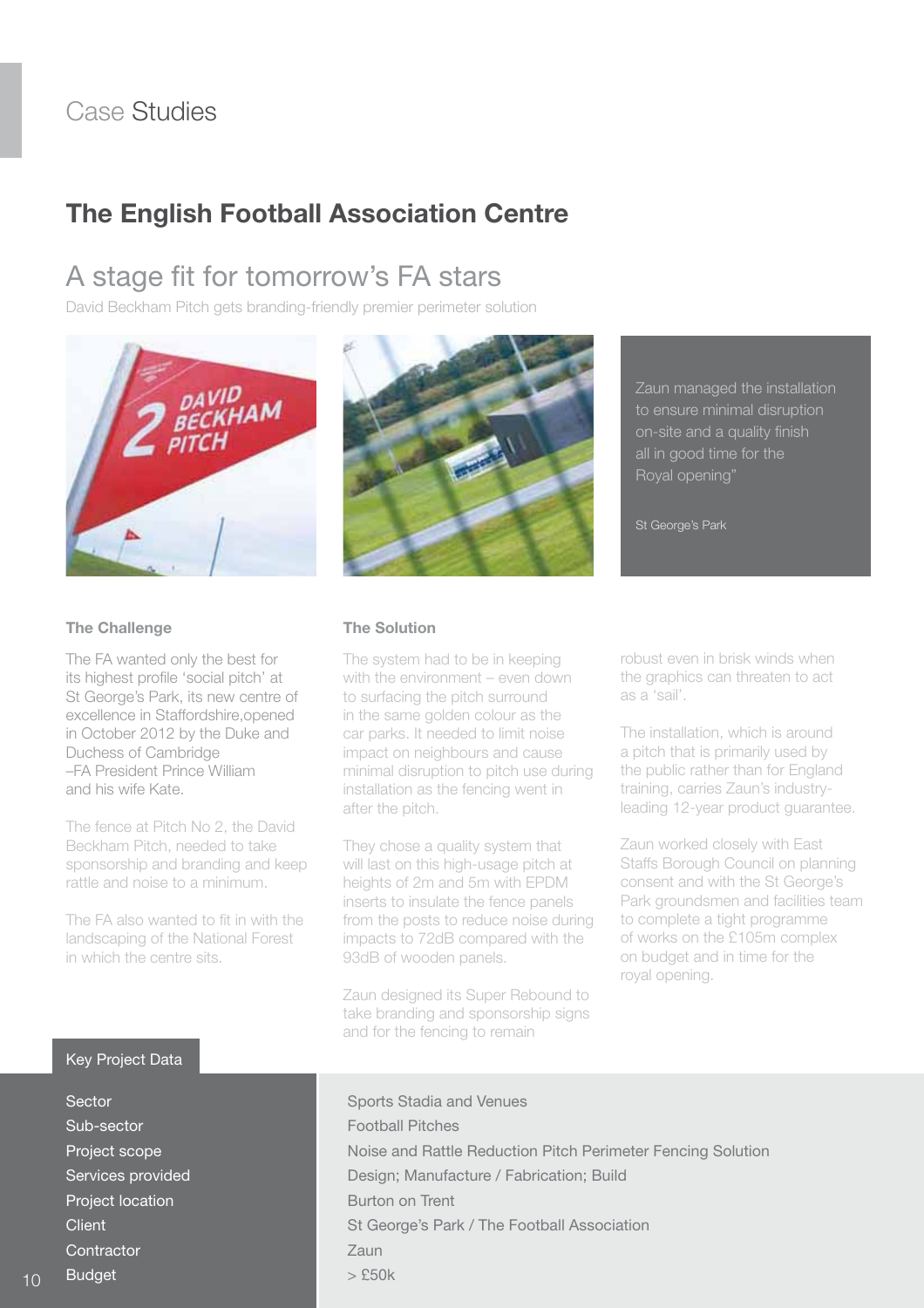### **Meydan Racecourse, Dubai**

# Perimeter fencing for an architectural masterpiece

Zaun's fencing selected for Meydan Racecourse





"We specified Zaun fencing as the solution met the exact requirements of the racecourse. Zaun worked very closely with us, to ensure every detail in the design, manufacture and supply were met to the complete satisfaction of our customer"

Jeremy Knight Senior Contracts Manager – Duralock

#### **The Challenge**

The owners of Meydan embarked on the development of the world's first 5-star horse racing facility. The 67 million sq ft facility was developed in the suburbs of Dubai in Meydan City and represents the landmark in horse racing facilities.

With a planned capacity of over 60,000 within the grandstands and over 120,000 across the full facility, Meydan is planned to be the largest racing facility providing unsurpassed standards in horse racing facilities.

#### **The Solution**

Zaun supplied over 3.6km of fencing panels to Meydan Racecourse. These panels were used extensively within pedestrian areas of the course along with the perimeter of the track.

Zaun worked with partners Duralock - the specialist equestrian fencing supplier, to provide materials to the iconic racecourse. Duralock specified a bespoke mesh panel and the renowned quality of the British fencing manufacturers system was key to the course owners.

Working closely with both Duralock and the course developers, Zaun was able to tailor their fencing to meet the specific requirements of the course, ensuring an aesthetic and safe solution was provided.

The system was delivered on time and in full for the launch of this prestigious facility, ensuring the estimated 120,000 crowd, were safe as the course hosted the world's richest and most illustrious race – the Dubai World Cup.

#### Key Project Data

**Sector** Sub-sector Project scope Services provided Project location **Client Contractor** Budget

Sporting facilities Horse racing Internal perimeter and crowd demarcation fencing Design & manufacture Meydan City, Dubai, UAE Duralock Duralock  $<$   $$100k$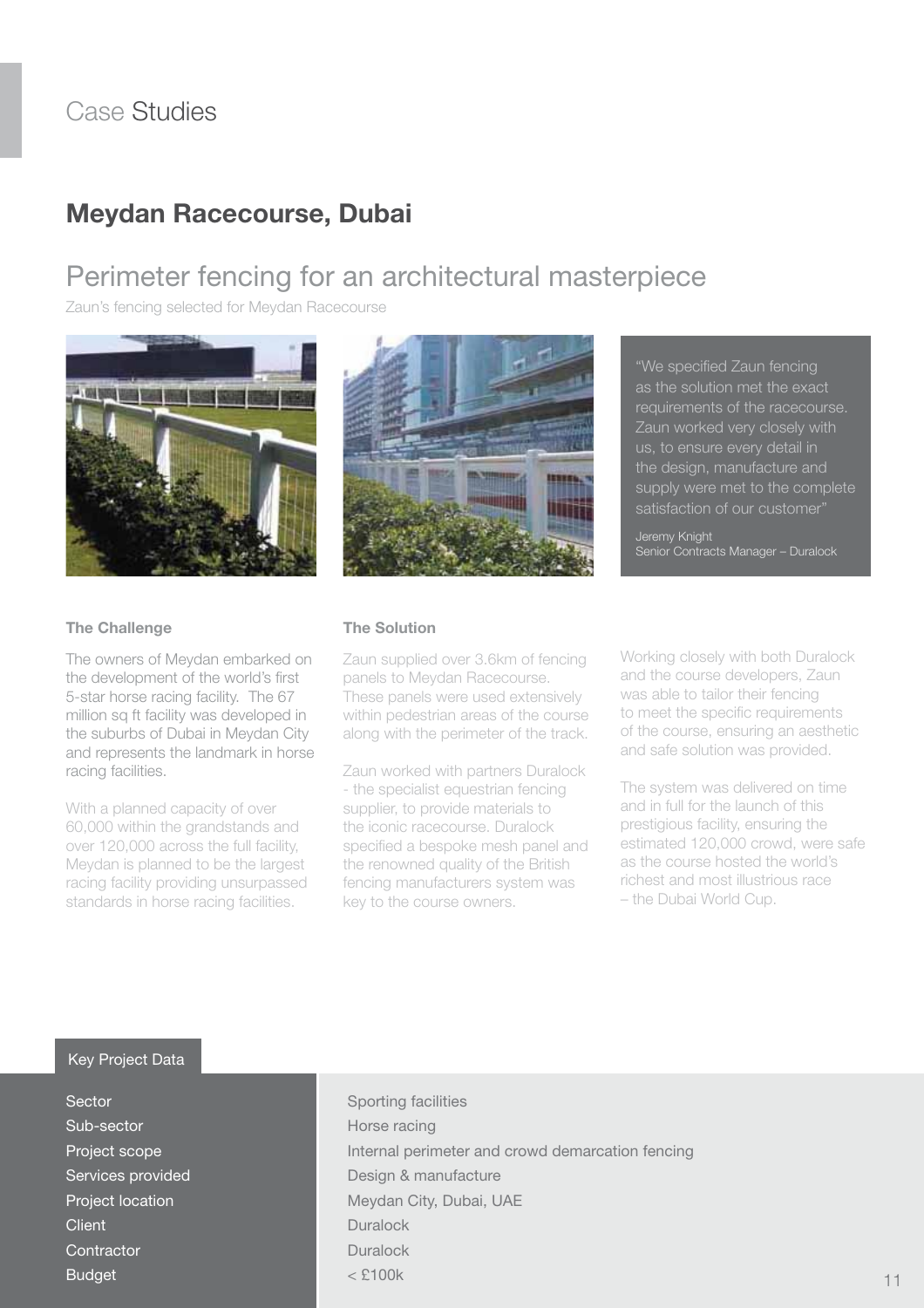# **Cannock Hockey Club**

# New Hockey System to Cannock Hockey Club

Zaun's new Hockey Fencing selected to surround Cannock Hockey Club pitch





"When Commencing this new project, I was looking for a fencing system which would be more durable that the traditional type of fencing, particularly at each end behind the goals. The Zaun System provided this and more"

Ken Bedford Ground Committee President

#### **The Challenge**

Cannock Hockey club is the most successful National Premier League hockey club in the UK, having won the title in four out of the last five years. While a match hockey ball weighs only 5.5 ounces, the high level of play at the club means that the ball can travel at speeds in excess of 80 mph. As a result pitchside fencing is required to prevent the ball leaving the playing area and causing damage to property or injury to passers-by, but ironically, such is the level of impact against the fence, the fence itself needs protecting.

#### **The Solution**

Zaun have developed a hockey fencing system that does away with the need for wooden boards altogether. The lower 210mm of Zaun's new Hockey Fencing system uses a high density of horizontal wires in a close 25x50mm mesh pattern to ensure that the panel is able to withstand the ball impacts. As this is integrated into the fence panels, the cost of the wooden boards is saved, as well as the initial board install costs and all costs associated with ongoing replacement.

The integrated hockey panel also means that the noise resulting from ball impacts is significantly less than the noise of impacts against wooden boards. The noise of ball impacts against wooden boards can be heard from several hundred meters away, and may cause problems if local residents and other amenity users complain. In some instances this has meant that hockey clubs have had to add rubber padding to the hockey boards, another cost and ongoing expense.

#### Key Project Data

**Sector** Sub-sector Project scope Services provided Project location **Client Contractor** Products used

#### Sport

Sports Club Sports fencing, General perimeter fencing, Noise reduction Design; Manufacture / Fabrication; Build West Midlands Cannock Hockey Club Managed installation Duo® sports fencing with hockey rebound panel; Hockey pitch Rigid mesh fencing system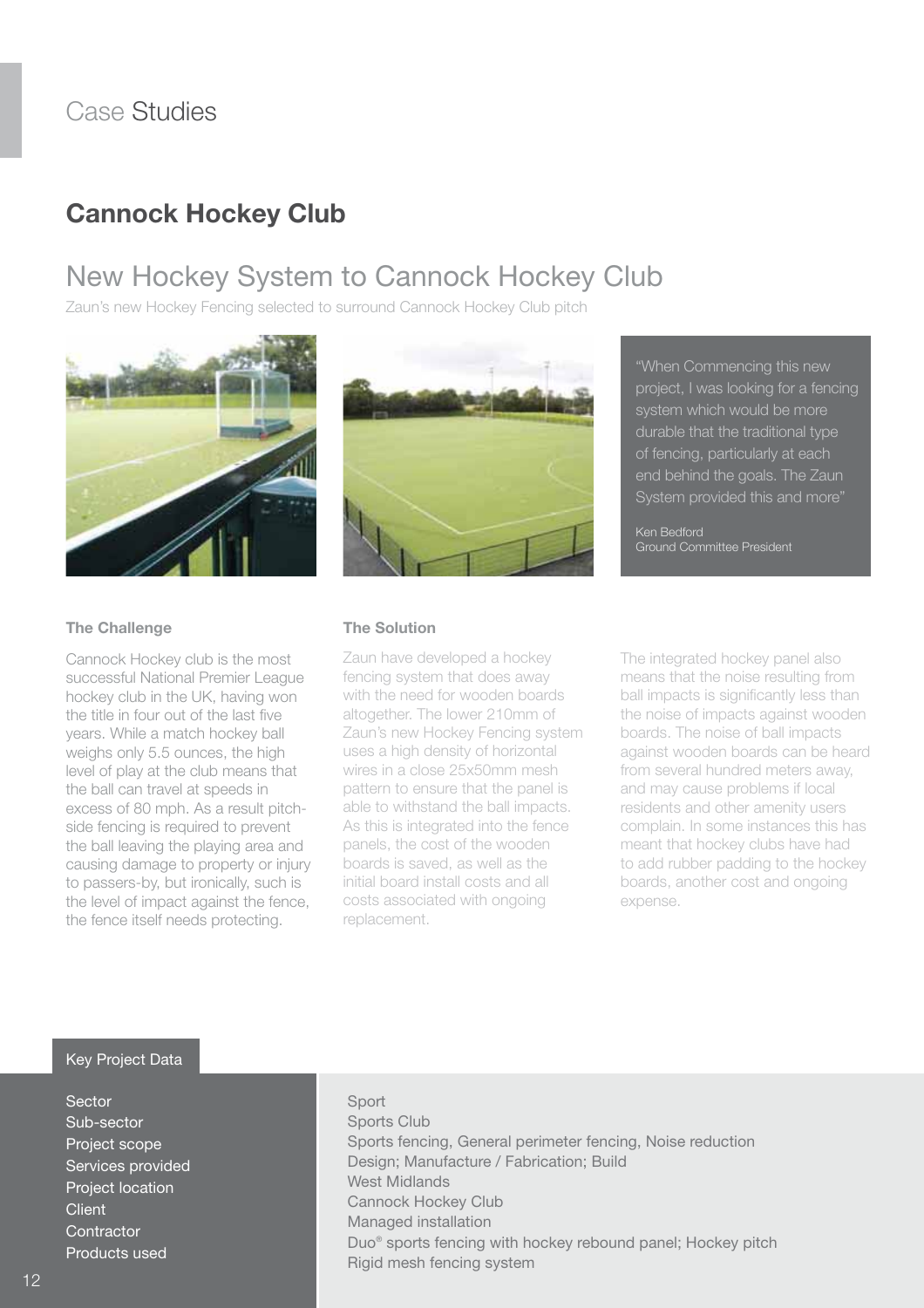### Duo Sports

Duo Sports fencing has been proven to withstand the rigours of the most demanding applications such as five-aside football. The twin wire panel consists of two 8mm horizontal wires welded either side of the vertical wires.





### Super Rebound

Zaun manufacture a sports rebound fencing known as the Super Sports Rebound Panel.

Zaun's Super Sports Rebound Panel has become the preferred and popular choice over wooden rebound board systems which offer a hiding place to trespassers and children, acts a canvass for graffiti and is not able to provide a long lasting service life due to the nature of the material used.

Great care has been taken in developing the Super Rebound Panel to ensure that optimum performance in a sporting environment.

For example, the panels are insulated from the post using synthetic rubber EPDM inserts that reduces noise during impacts (super rebound 72dB V wooden panels 93dB), and a continuous clampbar completely covers the ends of the panels so that clothing cannot snag.

### **Hockey**

Zaun Hockey Fencing overcomes the problems related to wooden boards by eliminating them altogether!





### **Tennis**

Zaun's Advantage tennis fencing system is capable of withstanding heavy use while allowing easy viewing of the on court action.

The Advantage tennis system uses a 200x40mm twin wire mesh, resulting in an extremely durable court perimeter, which enhances the area in which it situated. The use of 200x40mm mesh means that there is no possibility of a

ball passing through the fence, a problem that can occur behind the serving line with the more common 200x50mm mesh.

The twin horizontal wires mean that the court will even be strong enough for high impact sports like five-a-side football.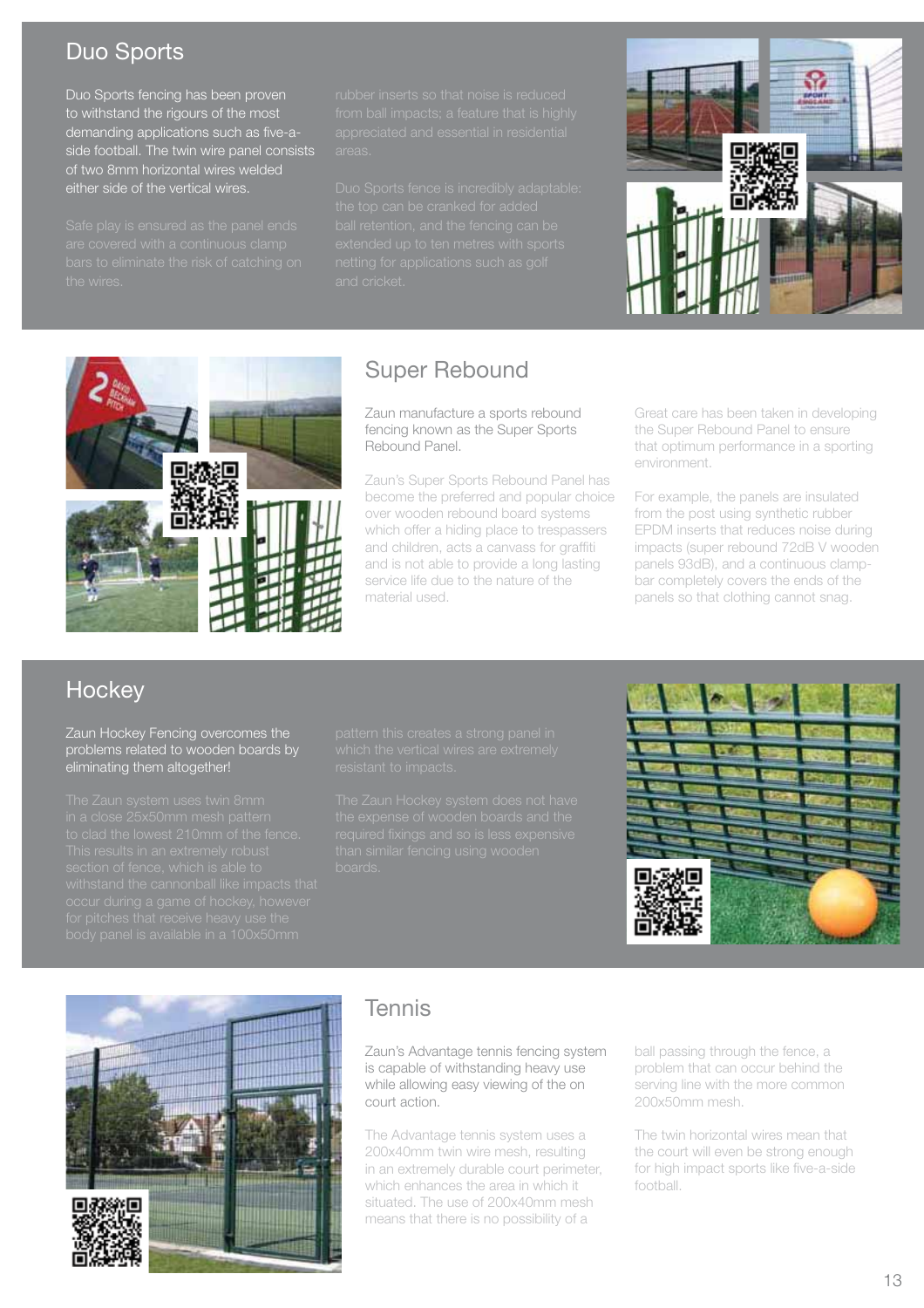#### Spectator Railings

Designed by Zaun to the highest standard, handrails or 'spectator rails' improve safety for both players and spectators.





### Sports Barn

In collaboration with our construction partners, Zaun have developed the Sports Barn.

This radical building design gives you all the benefits of fresh-air play, but is roofed and lit so that it can be played in all weather conditions, day or night, 365 days a year.

The Sports Barn uses traditional construction methods for the frame and roof, but any or all of the brick walls re replaced by Duo Sports fencing. This

significantly lowers construction costs, and running costs and are less as there are no ongoing bills such as heating and air conditioning. The pitch can be used all year round, and the concept lends itself to all sports, increasing the value return on investment.

Total enclosure means total security, and 100% ball retention means that the Sports Barn can be located in areas where a traditional 5-a-side court would pose a hazard. Any of Zaun's Goal Units and Sports Accessories can be added.

#### MUGA - Colosseum

Zaun's new Colosseum sports system has been developed to the highest standards to give a new option when selecting a modular multi use games area.





## Swimming

Swimming pools can be extremely dangerous places and many children and adults are injured or worse each and every year. Children need to be constantly supervised around swimming pool areas and unlawful entry of swimming pool areas can have disastrous consequences. Ensuring that your area has the correct fences around it can help prevent these accidents.

Zaun has developed swimming pool fences to prevent unauthorised access to swimming pool areas and fences to reduce accidents and drowning deaths in swimming pools.

Some countries such as France now have fencing laws that require swimming pool areas to be enclosed by fences as they understand that physical barriers such as fences are one of the best ways to prevent accidents and deaths.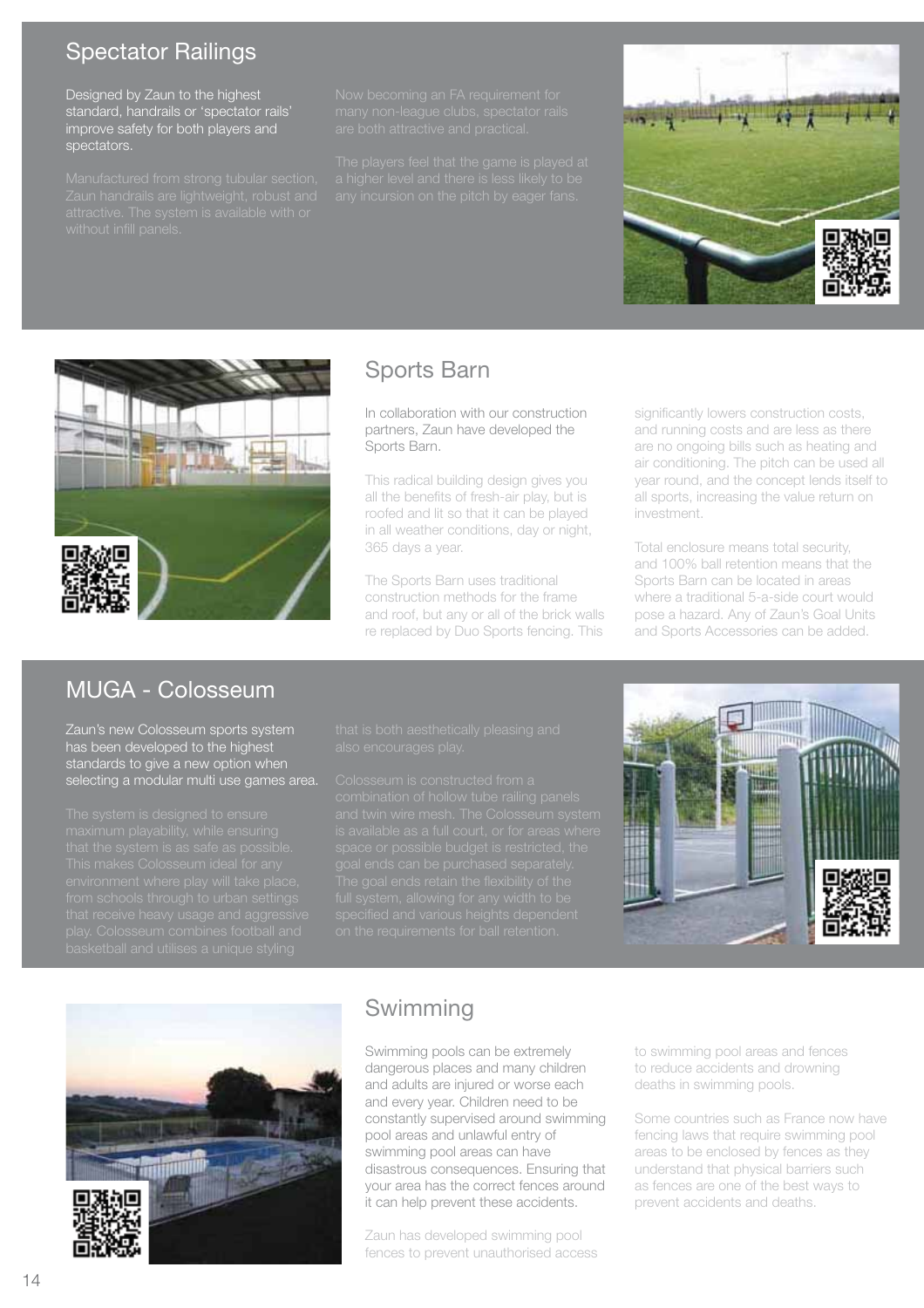

# Our Locations